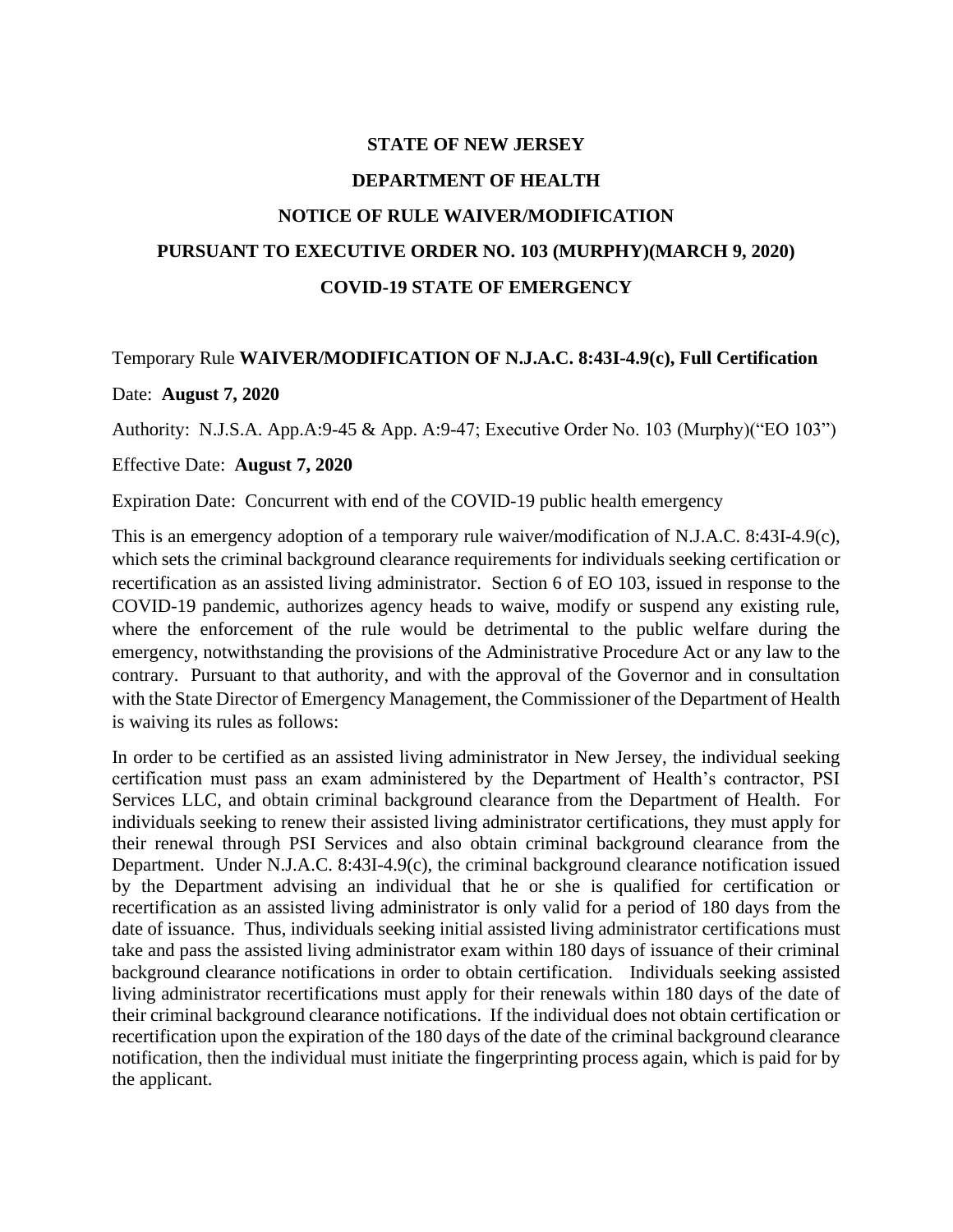As a result of the public health emergency caused by COVID-19, several health care-adjacent organizations throughout the State, including PSI Services, temporarily closed. Additionally, organizations that conduct and process fingerprinting services have either closed or significantly reduced their operating hours due to the public health emergency. As the number of confirmed COVID-19 cases as well as deaths and hospitalizations attributable to COVID-19 have decreased in recent weeks, these organizations have begun reopening their sites on a limited basis, although it remains unclear when they will be able to resume full operations.

Because of the temporary closure of PSI Services' sites during the public health emergency, assisted living administrators seeking renewals of their certifications were experiencing difficulty with obtaining their recertifications. As a result, the Department issued a waiver on March 26, 2020, which extended the expiration dates of any assisted living administrator certification scheduled to expire between March 1, 2020 and May 31, 2020 for 90 days from the date of expiration. While the certifications are extended, the expiration dates of the criminal background clearances remain at 180 days from the date of issuance. As such, assisted living administrators seeking to renew their licenses during the COVID-19 pandemic will likely have their criminal background clearances expire prior to obtaining their renewals.

Individuals seeking initial certification as an assisted living administrator during the COVID-19 pandemic are experiencing a similar fate as they are finding it difficult to sit for their exams due to PSI Services' limited operations. Consequently, these individuals are also facing the expiration of their criminal background clearances before they can obtain their certifications.

Due to the critical need for certified assisted living administrators during the ongoing public health emergency, the Department is modifying N.J.A.C. 8:43I-4.9(c) to extend the expiration date of criminal background clearance notifications issued by the Department from 180 to 270 days. This extension will not only facilitate the assisted living administrator certification and recertification process by preventing an undue delay that would be caused by repeating the fingerprint process but will also eliminate the costs that would be incurred by the assisted living administrator applicants for reprocessing their fingerprints. Accordingly, pursuant to this rule waiver/modification, criminal background clearance notifications issued to a certified assisted living administrator or assisted living administrator candidate between November 1, 2019 and March 31, 2020 are valid for a period of 270 days from the date of issuance of the notice of qualification. If full certification is not obtained by the  $270<sup>th</sup>$  day following the issuance of the notice of qualification, the notice shall expire, and a new criminal history report must be obtained.

The remaining provisions set forth in N.J.A.C. 8:43I-4.9 shall remain in effect.

Full Text of the proposed modifications follows (additions indicated in boldface thus; deletions indicated in brackets [thus]):